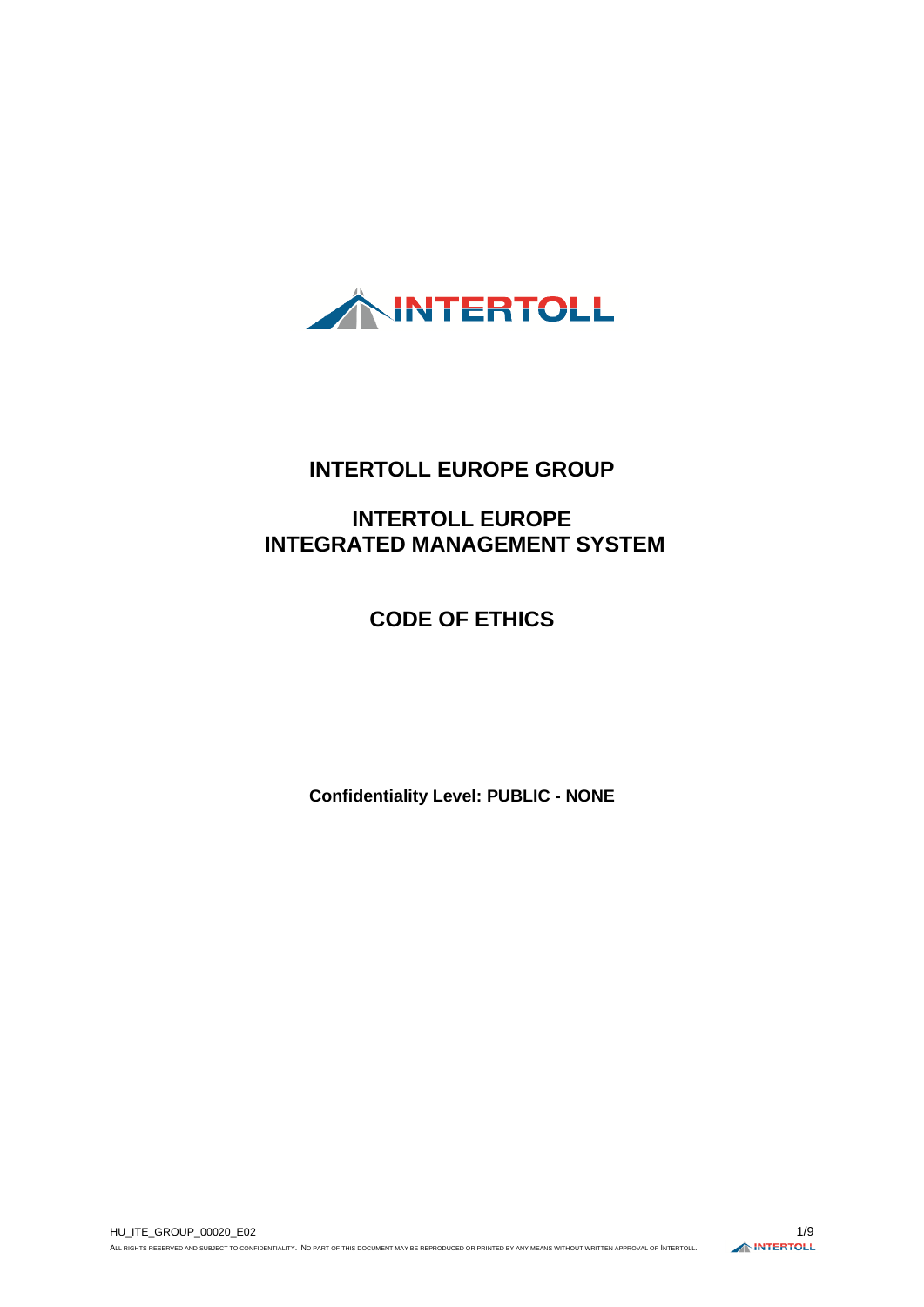### **© COPYRIGHT NOTICE**

*This Document is the Property of Intertoll-Europe ZRt. The contents are strictly confidential and should not be made available to any outside person or organisations, unless the Company has granted prior permission. Copyright vests in the Company and such copyright will render the recipient liable to legal proceedings.*

### *Document Revision Grid*

|    | Rev #   Reason for Revision | <b>Revised Content</b> |
|----|-----------------------------|------------------------|
| 01 | First issue                 |                        |
| 02 | Annual review               | Section 2.1, 2.5, 2,7  |
|    |                             |                        |

#### *Document Control Grid*

| Rev. | Date           | Author |  | Checked    |  | Approved. |  |
|------|----------------|--------|--|------------|--|-----------|--|
| 01   | 20/11/2020 ZPo |        |  | GyM        |  | ZPa       |  |
| 02   | 21/04/2022 ZPo |        |  | <b>BYo</b> |  | ZPa       |  |
|      |                |        |  |            |  |           |  |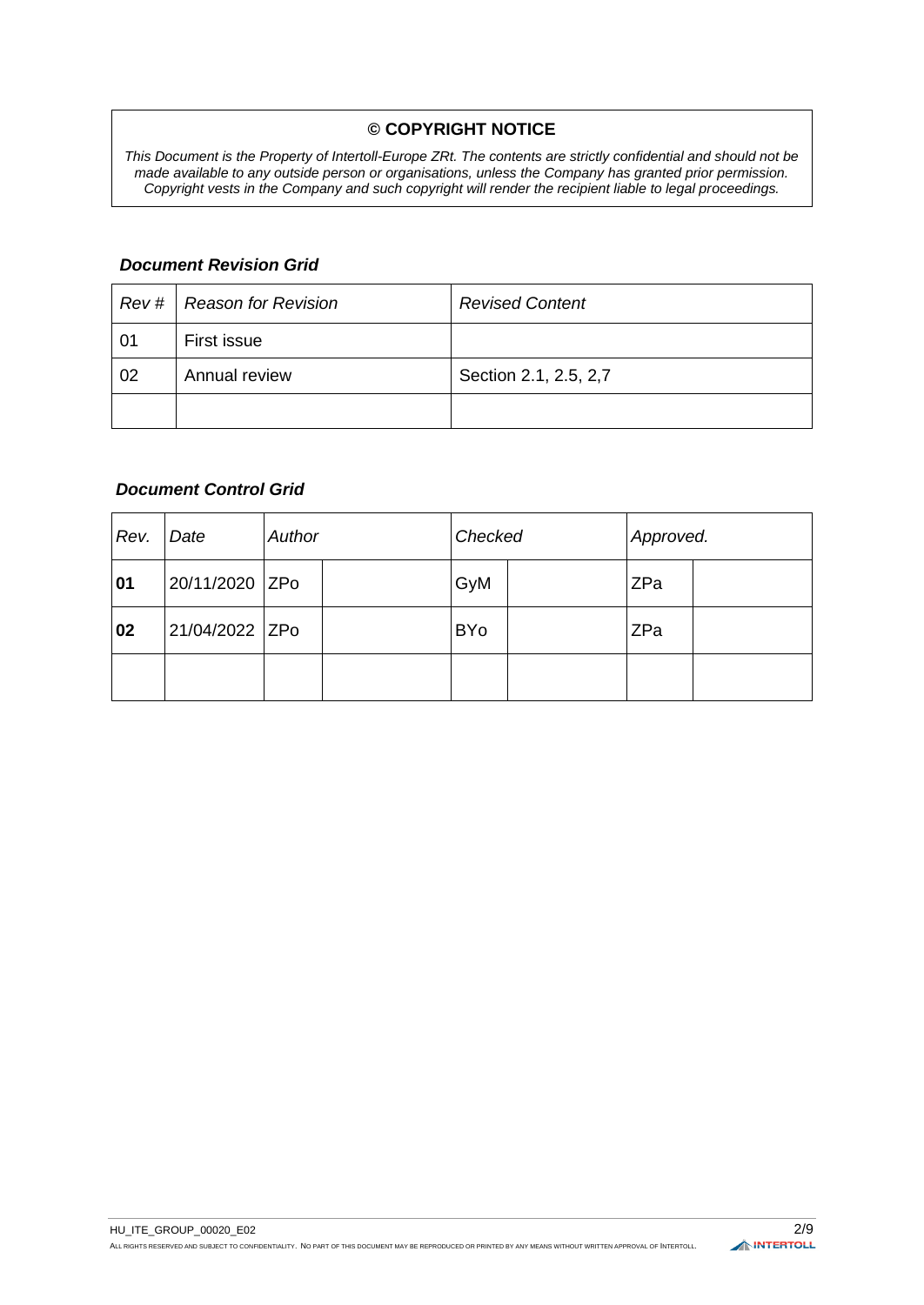# **TABLE OF CONTENTS**

| $1 \quad \blacksquare$ |  |  |  |  |
|------------------------|--|--|--|--|
| $\overline{2}$         |  |  |  |  |
| 2.1                    |  |  |  |  |
| 2.2                    |  |  |  |  |
| 2.3                    |  |  |  |  |
| 24                     |  |  |  |  |
| 2.5                    |  |  |  |  |
| 2.6                    |  |  |  |  |
| 2.7                    |  |  |  |  |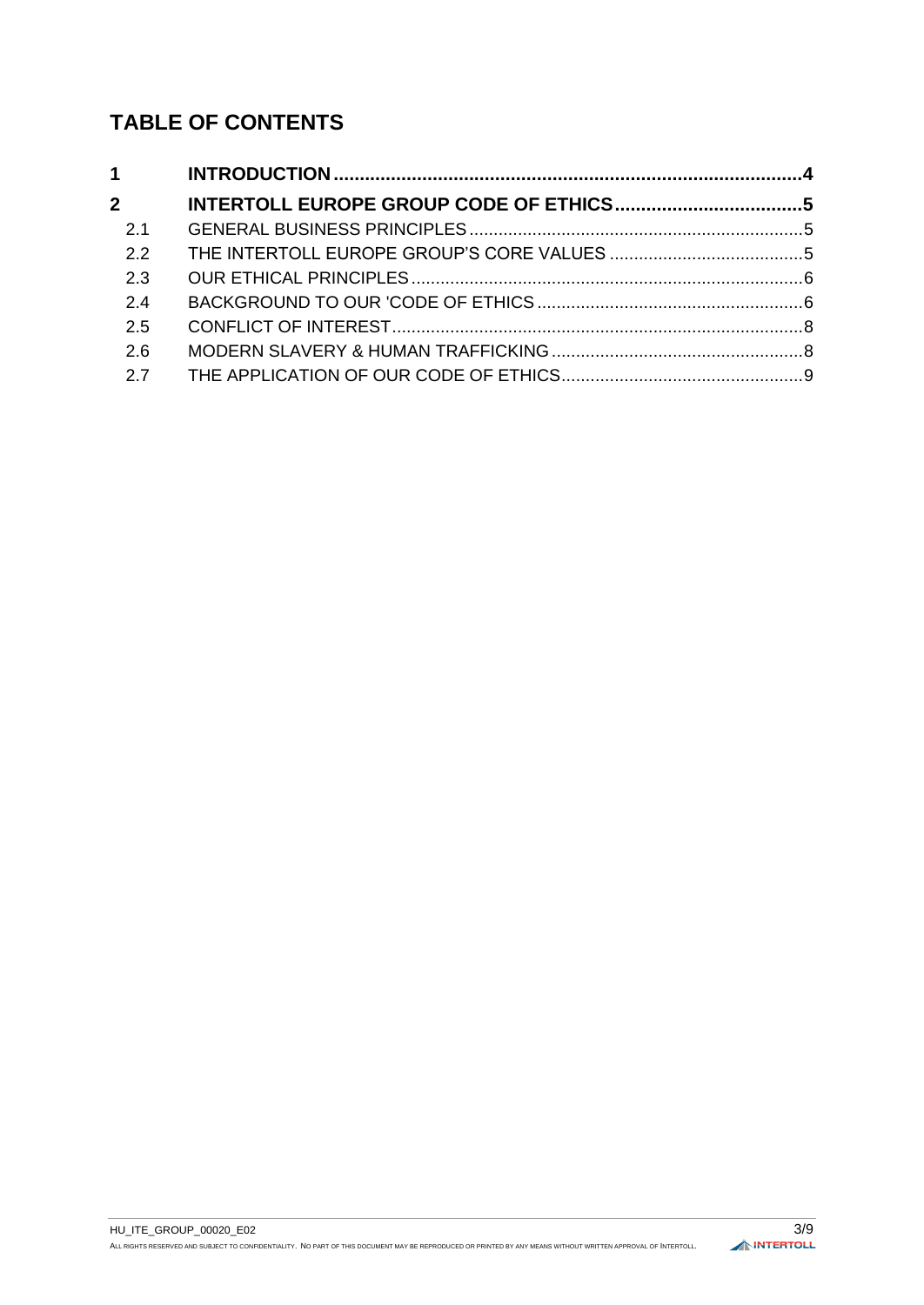# **1. INTRODUCTION**

<span id="page-3-0"></span>This document forms part of the Integrated Management System of Intertoll Europe Group and is prepared as Intertoll Europe Group Code of Ethics.

The purpose of this Code is to define common rules of behaviour for all employees and assist them in handling day-to-day situations that arise in their professional lives. It is essential that every Intertoll Europe Group employee, regardless of his or her position, read and share these ethical principles and put them into practice.

The Code of Ethics applies to all employees and directors of Intertoll-Europe ZRt. (ITE) and its Subsidiary Companies (SPVs).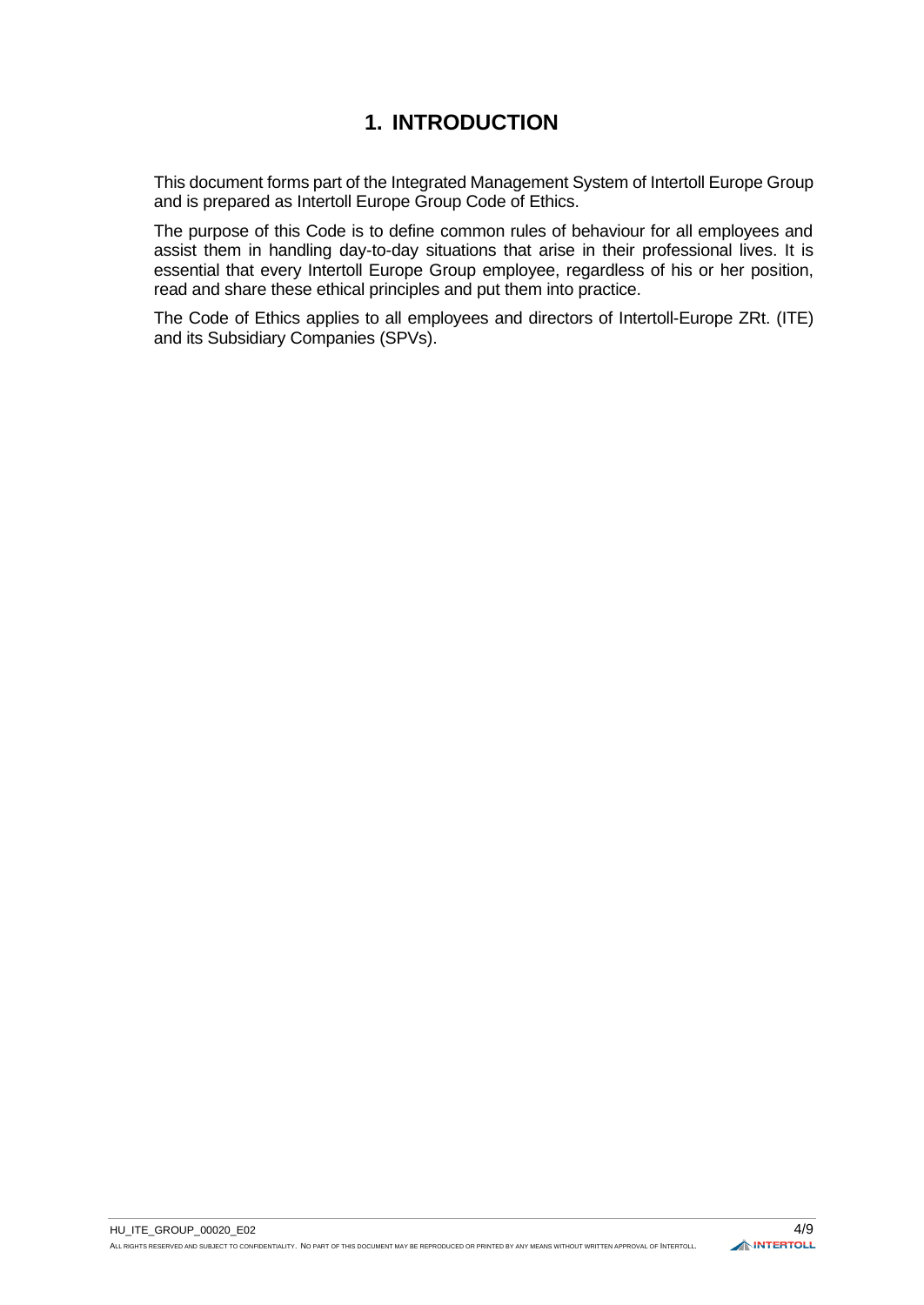# **2. INTERTOLL EUROPE GROUP CODE OF ETHICS**

<span id="page-4-0"></span>This Code of Ethics is the expression of our ethical approach. It reflects the values and ambitions of Intertoll Europe Group which must embrace all stakeholders. The Intertoll Europe Group's Code of Ethics therefore forms the basis of our relationship with shareholders, clients, business partners, employees, suppliers, communities and governments.

Although our stakeholders entrust our management team to look after the financial and social wellbeing of our group, all our employees have an important part to play in abiding by and living out our group's values and ethics laid down herein.

We want this Code to be more than a collection of high-sounding statements. It must have practical value in our day-to-day business and each one of us must follow these principles in the spirit, as well as the letter.

# <span id="page-4-1"></span>**2.1 GENERAL BUSINESS PRINCIPLES**

We will generate business through application of knowledge of our markets, timeous delivery of quality products and services and by building sound client relationships.

We will at all times act in good faith in the best interests of the group as a whole. This applies to both external and internal business dealings and working relationships.

We will operate within the codes of industry practice and standards laid down by statutory bodies.

We will operate within the laws and custom of any country where we do business.

We will not resort to bribery to further our business interests.

We will keep accurate and reliable records, which fairly reflect all business transactions in keeping with the relevant standards.

No employee of the group is to pursue any private business interests that will conflict with those of Intertoll Europe Group either by way of competition or diverting attention from the business of the group.

We will declare any conflicts of interest that may arise, including employment of family members and any business with related parties.

We will not divulge confidential information about our business without prior approval.

We will act with disregard for any personal ulterior or improper motive, such as personal gain.

# <span id="page-4-2"></span>**2.2 THE INTERTOLL EUROPE GROUP'S CORE VALUES**

As Intertoll Europe Group we understand that our reputation is fundamental to our longterm success. Intertoll Europe Group is a values driven organisation that is built upon a solid foundation of:

- People;
- Excellence;
- Transformation;
- **Client Focus:**
- Integrity;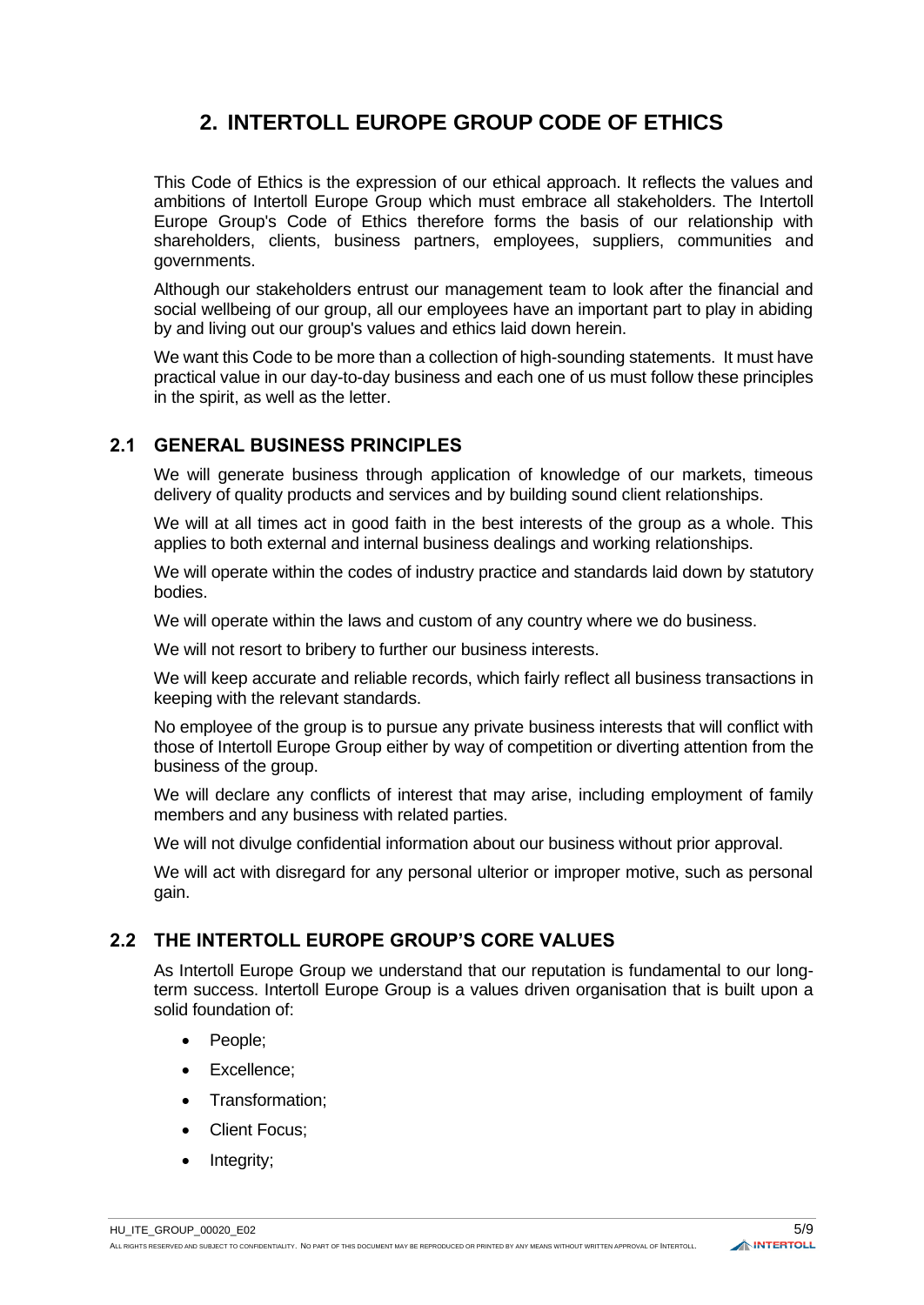- Innovation; and
- Performance.

These values, which are consistently applied across Intertoll Europe Group, affirm who we are, how we envisage carrying out our activities.

*People* – we strive to have people practices that make Intertoll Europe Group an employer of choice.

*Excellence* – excellence is defined as our ability to deliver quality and value in the integrated solutions, products and services we offer.

*Transformation* – we focus on creating a culture that ensures long-term sustainability of the organisation.

*Client focus* – we use the Intertoll Europe Group's multi-disciplinary experience and expertise to develop, package and deliver tailor-made, client focused solutions.

*Integrity* – we honour our commitments and conduct ourselves and the business we do in an accountable, transparent and ethical manner.

*Innovation* – we continuously seek and develop new and improved ways to deliver our solutions, products and services to be more efficient and effective.

**Performance** – our individual and business unit performance is aligned to deliver stakeholder value and growth. We do this by being client centric in our approach, attitude and solutions.

# <span id="page-5-0"></span>**2.3 OUR ETHICAL PRINCIPLES**

We expect our employees to always:

- act with honesty, integrity and fairness, in accordance with the Intertoll Europe Group's Code of Ethics and our core values;
- comply with all policies, manuals, procedures and standards implemented by Intertoll Europe Group and/or the relevant business unit; and
- comply with all applicable laws wherever we operate.

Where this Code requires higher standards of compliance than required under local laws, rules, customs or norms the higher standards in this Code will apply.

## <span id="page-5-1"></span>**2.4 BACKGROUND TO OUR 'CODE OF ETHICS**

Intertoll Europe Group's Code of Ethics relates to our business practices, as well as expected conduct towards:

- Our employees
- Our business partners
- Our suppliers
- Our communities
- Our environment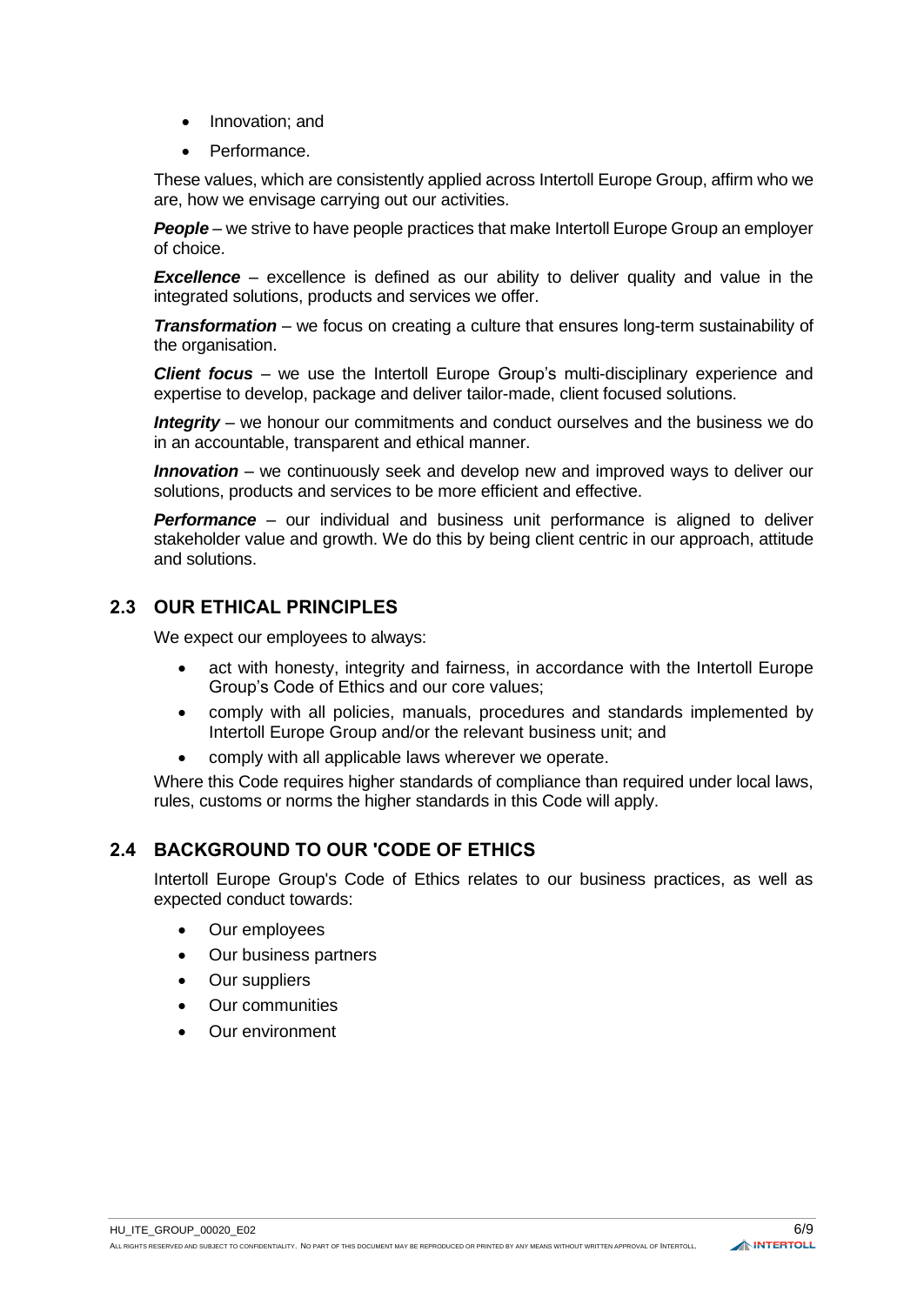

#### **2.4.1 OUR EMPLOYEES**

We will adhere to Intertoll Europe Group's Policies and Procedures and apply them fairly throughout the organisation.

We will continue to pursue the Intertoll Europe Group's transformation objectives.

All employees will operate within an agreed framework of authority and operating guidelines.

We will ensure that our working practices conform to strict safety, health, environmental and quality standards.

We will invest in the development of our employees and performance will be rewarded.

We will act in a professional manner with each other and respect one another's religious, ethnic and cultural backgrounds.

## **2.4.2 OUR BUSINESS PARTNERS**

We strive to maintain professional working relationships with our business partners while ensuring that we maintain and foster a culture of teamwork.

We strive to ensure that all our business partners not only fully understand but also adhere to our performance standards and requirements.

#### **2.4.3 OUR SUPPLIERS**

We strive to ensure that we maintain professional working relationships with all our suppliers by ensuring that, where possible, all transactions are subject to the Intertoll Europe Group's terms and conditions of procurement. These are made available to all our suppliers and in turn, all suppliers are expected to ensure adherence thereto.

Confidential information, in so far as it relates to the Intertoll Europe Group's business strategies, shall remain confidential at all times.

#### **2.4.4 OUR COMMUNITIES**

We will consult with the communities where we operate on matters that may affect them.

We will respect the values, culture and beliefs of the communities in which we operate.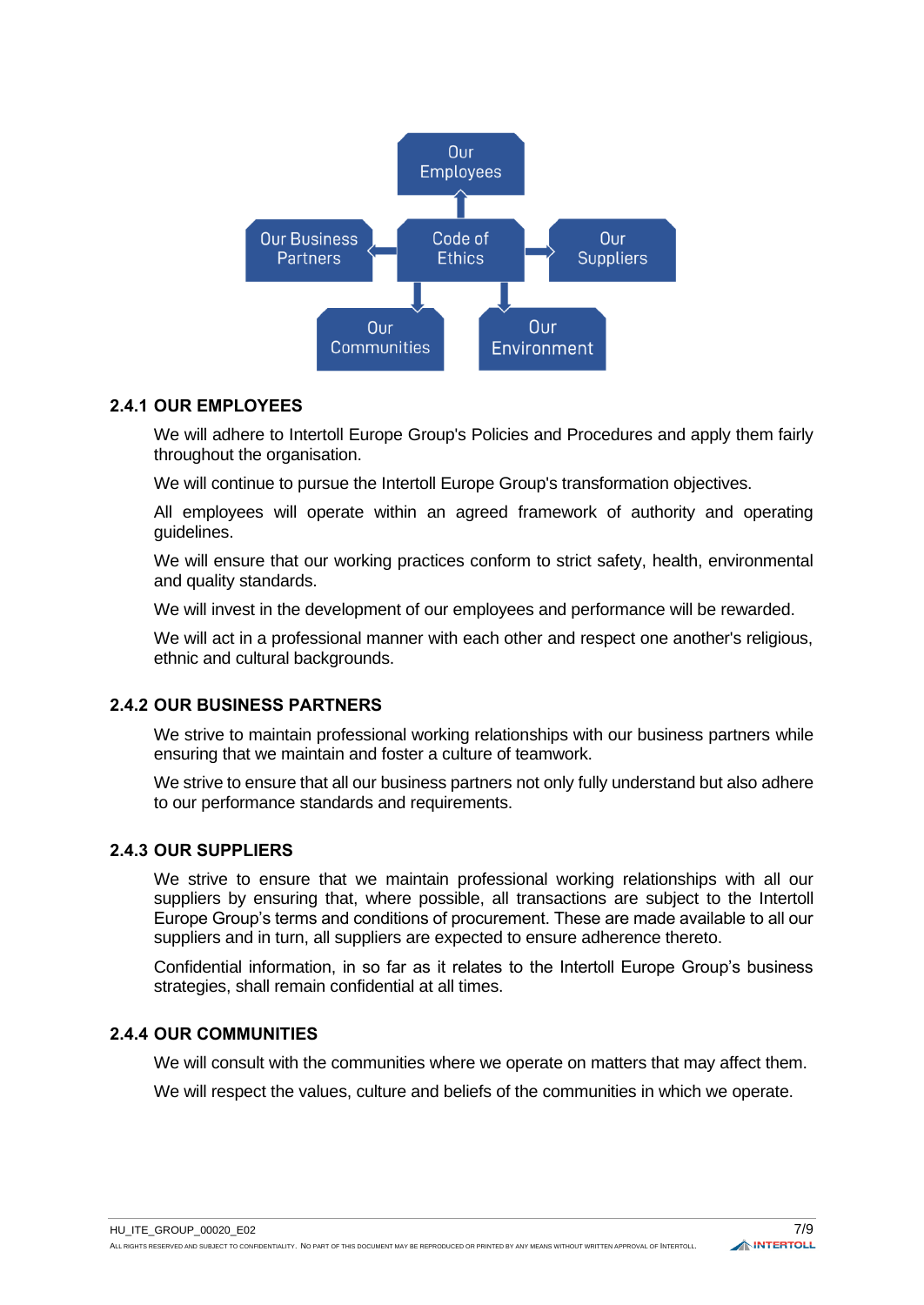#### **2.4.5 OUR ENVIRONMENT**

We will respect and care for all life (people, animals and plants).

We will educate all staff on environmental issues.

We will protect soils, water and air from damage through our operations as best we can.

We will control emissions from our operations and will manage waste disposal under strict constraints.

### <span id="page-7-0"></span>**2.5 CONFLICT OF INTEREST**

We are committed to avoiding conflicts of interest between personal and business interests that negatively impact the interests of Intertoll Europe Group. Where an unavoidable conflict arises, it must be actively managed, and only be permitted to continue with acknowledgment and approval from senior management.

Intertoll Europe Group shall ensure that all stakeholders are treated fairly. Employees and subcontractors must always act honestly, in good faith and in a transparent manner. Employees must additionally act in accordance with the best interests of Intertoll Europe Group.

Employees must not:

- misuse their position within Intertoll Europe Group, or use information they receive during their relationship with Intertoll Europe Group, to procure personal benefits to themselves, their family or friends, or any other person or to cause detriment to Intertoll Europe Group;
- participate in any activity or employment which may compete or conflict with the interests of Intertoll Europe Group; or
- participate in acts and/or decisions on behalf of Intertoll Europe Group, where dealing with an entity in which an employee has a material personal interest, a role as officer or other duty or a personal relationship with a person who has a role with the counterparty to the transaction being considered that may give rise to a conflict.

Intertoll Europe Group will take all reasonable steps to avoid conflicts of interest, and when they cannot be avoided, to manage, and monitor conflicts of interest in an appropriate and transparent manner.

## <span id="page-7-1"></span>**2.6 MODERN SLAVERY & HUMAN TRAFFICKING**

We are committed to the abolition of modern slavery and human trafficking.

For the purpose of this Code of Ethics, "modern slavery" means the recruitment, movement, harbouring or receiving of children, women or men through the use of force, coercion, abuse of vulnerability, deception or other means for the purpose of exploitation.

As an equal-opportunities employer, we are committed to creating and ensuring a nondiscriminatory and respectful working environment for our staff. We want all our staff to feel confident that they can expose wrongdoing without any risk to themselves.

Our recruitment and people management processes are designed to ensure that all prospective employees are legally entitled to work in the relevant country and to safeguard employees from any abuse or coercion once in our employment.

We do not enter into business with any organisation, which knowingly supports or is found to be involved in slavery, servitude and forced or compulsory labour.